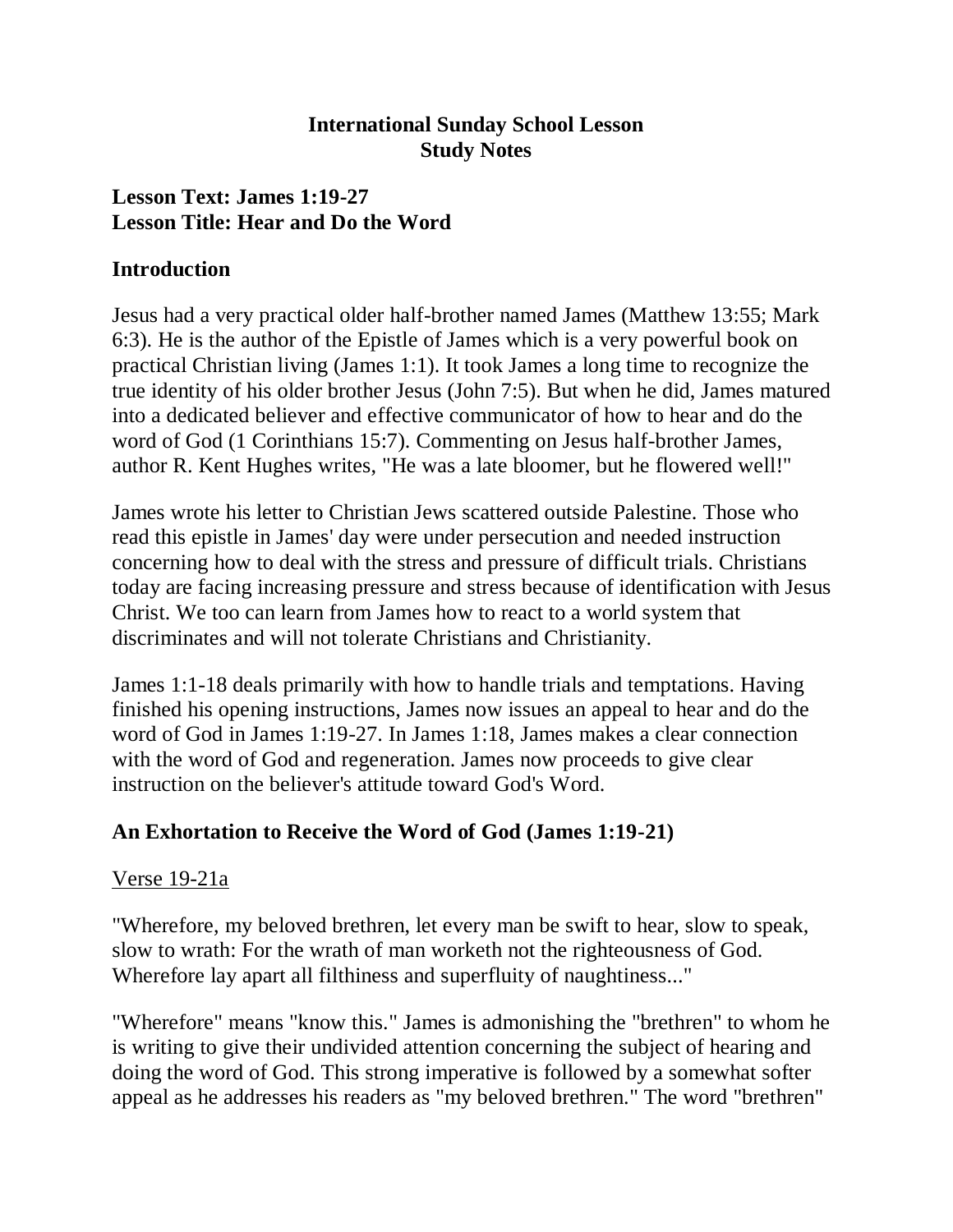means "born from the same womb." James is speaking to his spiritual brothers and sisters in Christ.

*Illus. "Now hear this" is a phrase known by those who have served in the US Navy. When the words "Now hear this" came across the speakers, a sailor knew to cease activity and listen to the announcement that was to follow.*

James exhorts his readers with a five specifie duties in relation to receiving God's Word. First, "let every man be swift to hear" speaks of hearing God's Word quickly. The word "swift" is the Greek word *tachus* [takh-oos} our English word tachometer. A tachometer is an instrument that measures velocity in terms of rotation. This exhortation was extremely important to the Jews of that day because they did have copies of God's Word as we have to day. It was imperative that they "listen" quickly when the word of God was read orally. Second, "slow to speak" speaks of hearing God's Word attentively. The word "slow" suggests that we should not be as eager to say something as we are to be quiet and pay attention to what God's Word is saying. There is this strange opinion among many that loudness and activity equals spirituality. Nothing could be further from the truth (1 Corinthians 14:26). The Scottish preacher, J.P. Duncan said, "God still speaks when He can find someone quiet enough to listen." Third, "slow to wrath" speaks of hearing God's Word calmly. "Wrath" is the Greek word *orge* {or-gay} and means "smoldering resentment." When God's people have things smoldering in their hearts the hearing of the word of God can often result in a smoldering anger. Such was the case initially when Nathan confronted David over his sin of adultery (2 Samuel 12). Do not get angry at God or His Word.

James further elaborates on the subject of "wrath" in verse 20 when he said, "For the wrath of man worketh not the righteousness of God." That means the "wrath" or anger of a person does not work out God's will in that person's life. Some preachers and teacher deliver God's Word in "wrath." They are angry while they teach and preach. That will never "work the righteousness of God."

*Illus. Moses reacted in anger toward and Egyptian who was abusing a Hebrew while the children of Israel were slaves in Egypt. His anger caused him to commit murder and hide the Egyptian body in the sand. What did that do to advance the will of God? God had to put him out in the wilderness for forty years to get that anger out of his heart before he could lead God's people out of Egypt (Exodus 2:11-12).*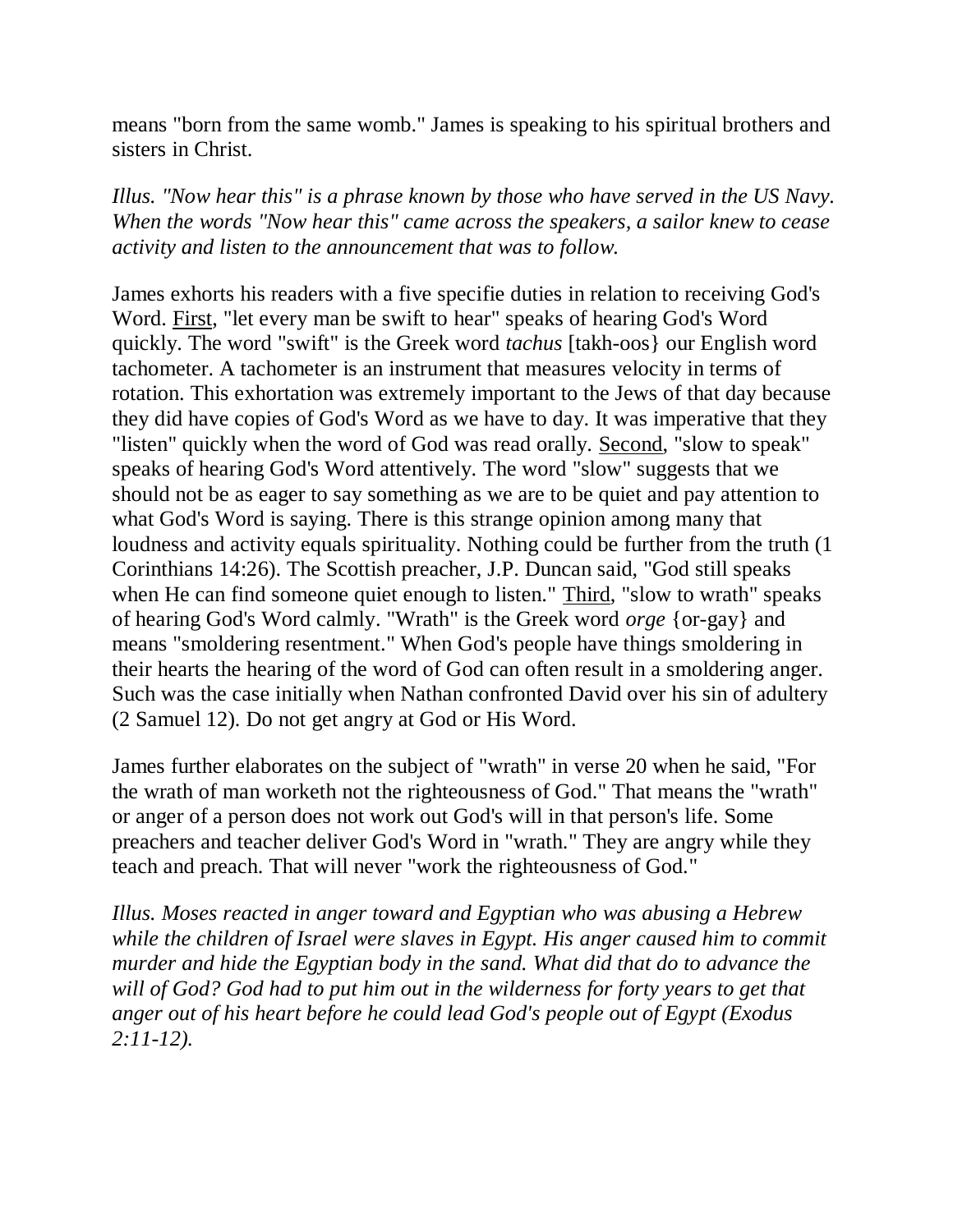Fourth, "wherefore lay apart all filthiness and superfluity of naughtiness..." is a call to receive God's Word purely. The words "lay apart" means "to strip away a garment." James is saying if you want to receive the word of God and you find some sin in your life, get rid of it like you would a stained garment. Our hearts are often stained with sin like garments of clothing are stained with dirt or foreign objects. One such spot on our hearts that would hinder the reception of God's word is "filthiness." "Filthiness" means "that which is ulcerous." It was a word used in James' day to refer to "earwax." And that would be appropriate here since James is talking about stripping away anything that would prevent us from hearing God's Word.

"Superfluity" means "overflowing" and "naughtiness" means "malice. Thus, James is saying we are to get rid of the overflowing desires to hurt people with our words and actions. It would shock all of us if we knew how many professing believers sit in Sunday school classes and worship services while the Word of God is taught and preached with their hearts overflowing with desires to get even with people who have wronged them. It is impossible to receive the word of God with that type of heart.

## Verse 21b

Fifth, "...and receive with meekness the engrafted word, which is able to save your souls" is a call to receive God's Word meekly. The word "meekness" suggests that God's Word should be received in a non-assertive way with a teachable spirit. The "engrafted word" speaks of the "implanted word." This expression, "engrafted word" is found only here in the New Testament. The word of God is not native to us, God put it in us. Therefore, we ought to have a teachable spirit to receive it. The result of doing so is that God's Word "is able to save your souls."

Since James is writing to believers, the "salvation" referred to here is a reference to the believer's ultimate or complete salvation. When the word of God is received with a willingness to hear, attentiveness as its spoken and with the absence of malice and sin in our hearts, the result is produces holiness, spiritual growth, maturity and character in the believer. In that sense God's Word "is able to save your souls."

# **An Exhortation to Do the Word of God (James 1:22-27)**

James 1:22-27 is basically an expansion and further explanation of the command to receive and do the word of God. The word of God "engrafted" or planted within must be practiced without.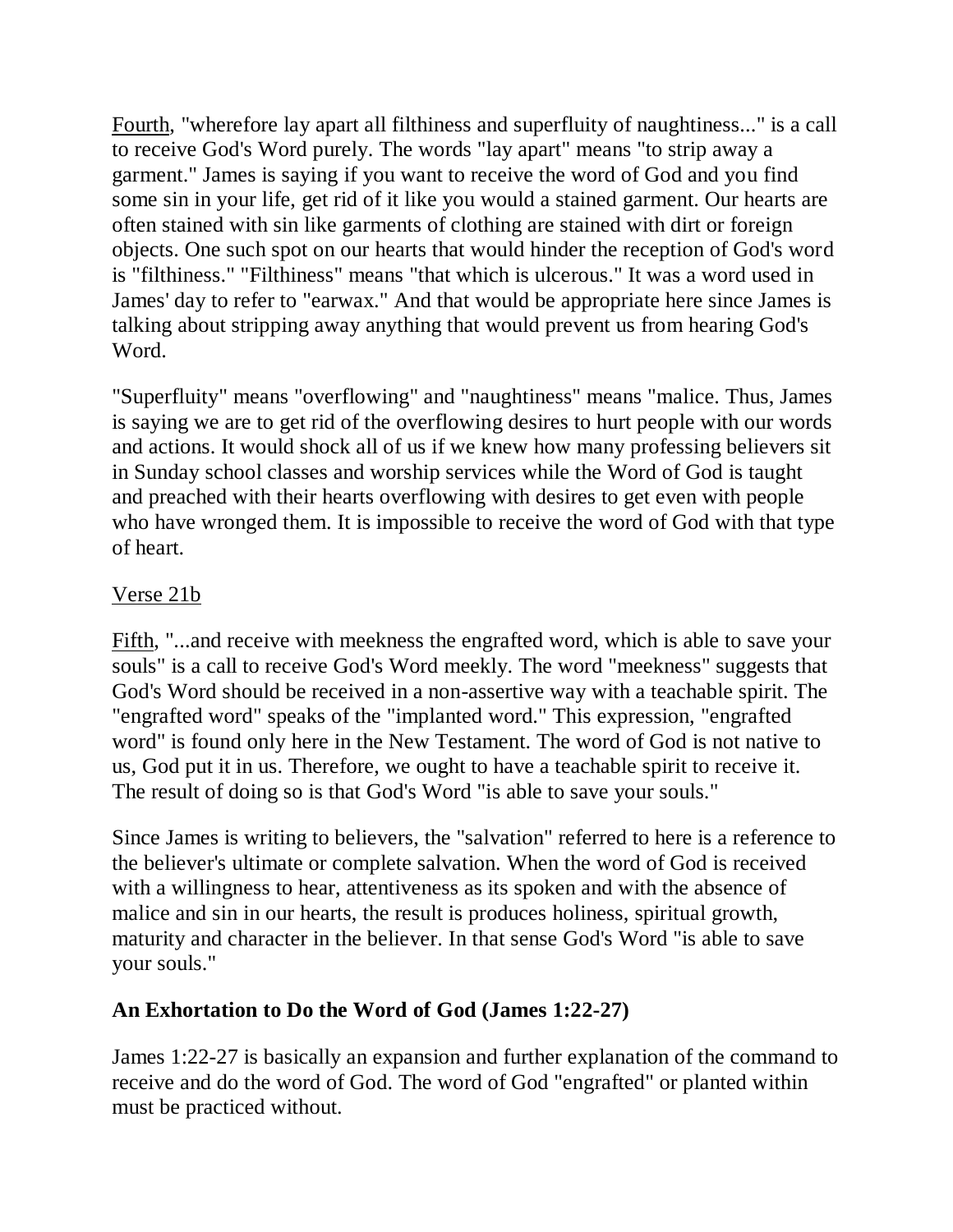### Verse 22

"But be ye doers of the word, and not hearers only, deceiving your own selves."

James 1:22 is considered by many to be the very heart of this epistle and in fact the very heart of the Christian life. The word "doeth" is where we get our English word "poet." A "poet" is creative; he puts words together in order to express his thoughts or a meaning of something. God's people are to be creative with God's Word. We are to put together in action the words of our Lord.

The "word" used here in James 1:22 is a reference to the life teachings of the Lord Jesus Christ found in God's Word. When James wrote this epistle, much of "the word" had not yet been written on paper but was passed from believer to believer through verbal communication. James wanted his listeners to know that it wasn't enough for them to just sit and listen to other believers repeat "the word." They must be "doers of the word, and not hearers only."

The word "hearers" is was used in the Greek language as a reference to "someone who listened to a great teacher without becoming a disciple." James says that if you want to be an authentic Christian, listening without doing is not an option! A "doer of the word" is a practicing disciple. If a professing Christian is not a "doer of the word" he is "deceiving" himself. The word "deceiving" means "one who plays games with himself."

In Jesus' concluding illustration in His Sermon on the Mount, He said, *"Therefore whosoever heareth these sayings of mine, and doeth them, I will liken him unto a wise man, which built his house upon a rock: And the rain descended, and the floods came, and the winds blew, and beat upon that house; and it fell not: for it was founded upon a rock. And every one that heareth these sayings of mine, and doeth them not, shall be likened unto a foolish man, which built his house upon the sand: And the rain descended, and the floods came, and the winds blew, and beat upon that house; and it fell: and great was the fall of it"* (Matthew 7:24-27). Our Lord makes it clear that anyone who fails to "hear" His words will end up a "foolish man." Listening without doing is to live like a fool!

### Verse 23-24

"For if any be a hearer of the word, and not a doer, he is like unto a man beholding his natural face in a glass: For he beholdeth himself, and goeth his way, and straightway forgetteth what manner of man he was."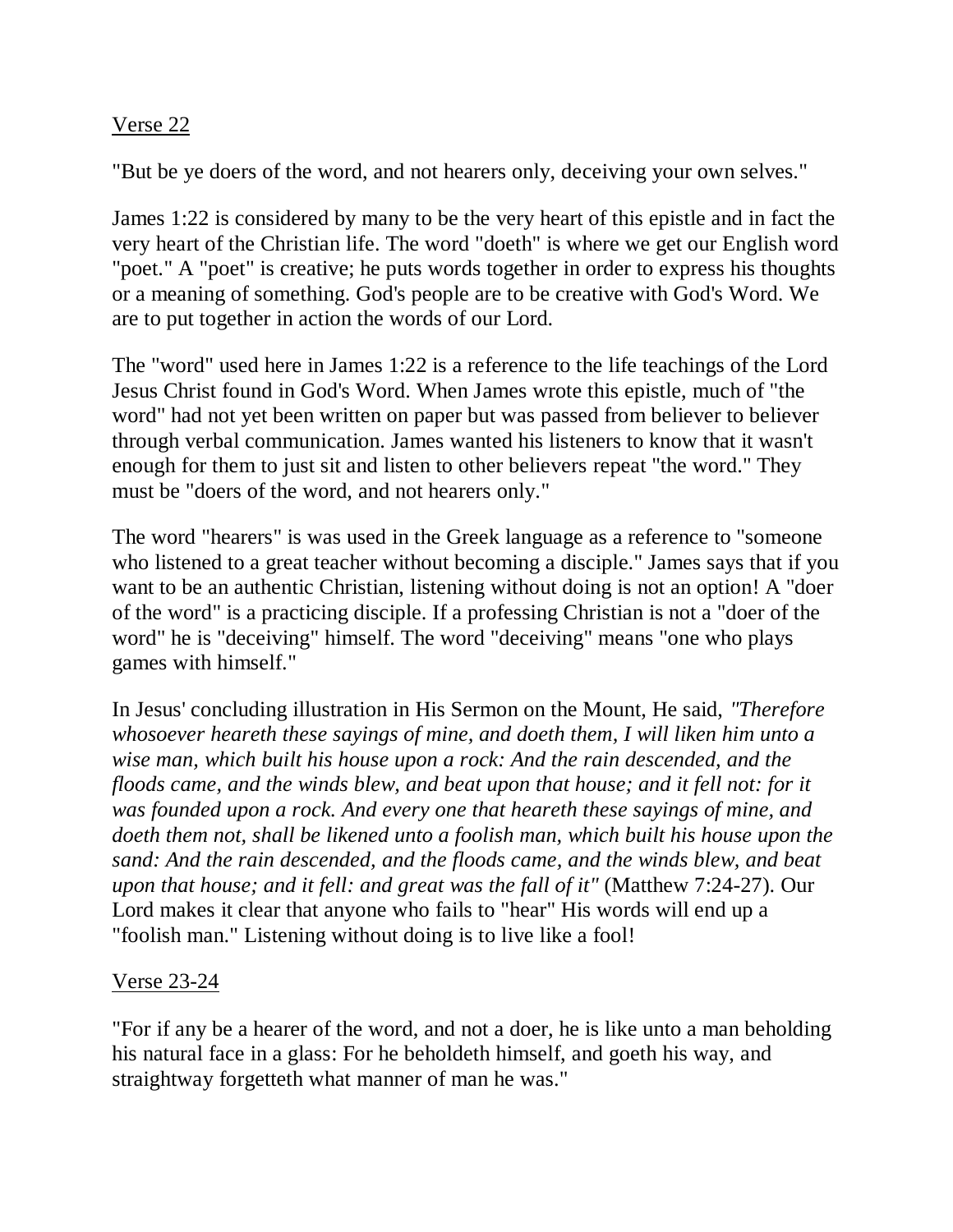In order to further illustrate his teaching, James talks about a man who is in a big hurry looking into a bad mirror and running off forgetting what he looked like. A man who "hears" God's Word but fails to be "a doer" forgets what kind of man he really is as revealed in Scripture. In other words, he is not impressed. The "mirror" of God's Word is of little or no help to him as he just glances at himself and then "goeth his way."

If you stand long enough in front of the mirror of God's Word, you will see yourself as a sinner who has no hope of satisfying the righteous demands of God. You will see yourself in need of a Savior and you will humble bow before Him in repentance and saving faith. If you are a believer and continue in God's Word you will see yourself in need of God's sanctifying grace. In God's Word you will find light and direction to become everything Christ wants you to be. James elaborates on that in verse 25.

*Note: Sometimes we miss what it really means when we hear the word of God. A quick thirty minute Sunday school lesson or a forty-five minute sermon is just a glance! Unless we meditate over biblical truth and repent of the sins God reveals we will "straightway forget what manner of man" we are.*

## Verse 25

"But whoso looketh into the perfect law of liberty, and continueth therein, he being not a forgetful hearer, but a doer of the work, this man shall be blessed in his deed."

"But" means James is about to give a strong contrast to the failure of verses 23-24. "Looketh" means "to stoop over, bend down, look in." It's the same word John used in John 20:5 when he described Peter's action at the tomb of Jesus, "And he stooping down, and looking in, saw the linen clothes lying..." Can you imagine the intensity and excitement with which Peter looked into the tomb that once held the body of his beloved Lord? James is saying when we open the word of God we ought to open it, read it, and obey it with the same intensity as Peter had when he "looked in" the tomb of our risen Lord!

James calls the word of God here "the perfect law of liberty," or the word that gives "liberty." In this section James uses three figures of speech for the Bible. In verse 21, he calls it "the engrafted word," or the word placed within. In verse 23- 24, he compares it to a "mirror." Here in verse 25, James compares the word of God to a "law" that give "liberty." When we hear the word "law" we often think of something opposite of grace. But the "law" here is called "the perfect law" which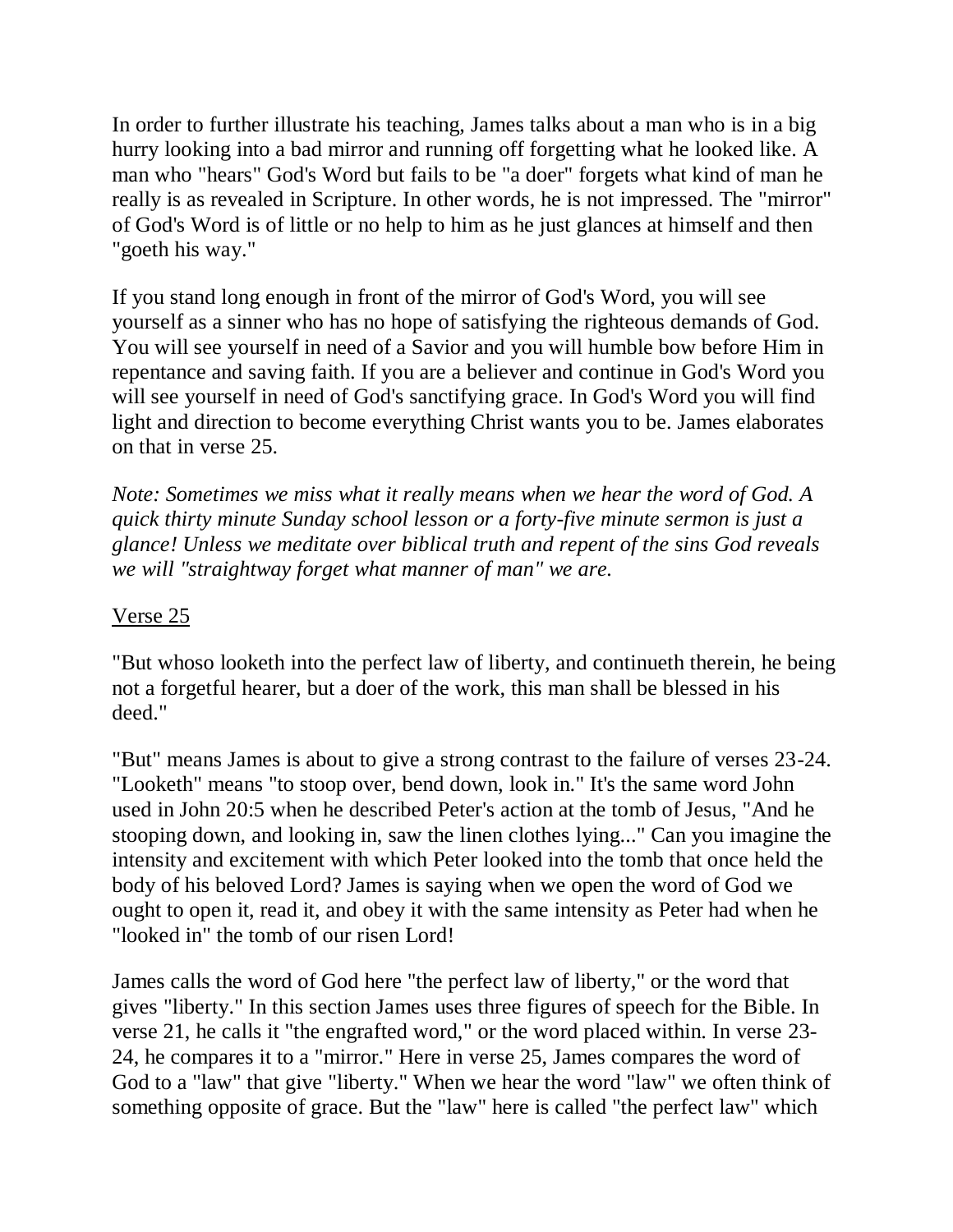means it is "right, mature." God's Word is a "perfect law" that results in our "liberty," not our condemnation and slavery. In fact, you only know real freedom when it is based on a "perfect law." For example, if you want to play the piano you must abide by the law of music and notes if you expect to get a beautiful melody. You can't just sit down at a piano and start banging on the notes. The same is true of God's Word. People want a Christian life without applying the "perfect law of liberty" which is the word of God. You are only set free to live when you based your life on the word of God.

"Continueth therein" means "stay on course." A Christian just can't come and go when it comes to receiving and obeying the word of God. Christians must open the mirror of the word of God daily and faithfully look therein. As a result of doing so, he will not be "a forgetful hearer, but a doer of the work," and "this man shall be blessed."

"Work" is the Greek word *ergon* which means "employment or that which any one is occupied." People are not blessed by Christianity if they do not practice what the Bible teaches. To be a "doer of the work" is to practically live out and do what the word of God teaches. The "blessing" James refers to is the spiritually blessing that comes from practicing God's truth in our lives.

### Verse 26-27

"If any man among you seem to be religious, and bridleth not his tongue, but deceiveth his own heart, this man's religion is vain. Pure religion and undefiled before God and the Father is this, To visit the fatherless and widows in their affliction, and to keep himself unspotted from the world."

James now gives us some examples of being "doers of the word" (James 1:22) and being "a doers of the work" (James 1:25). When a man practically obeys the word of God and he will do at least three things. First, "if any man among you seem to be religious, and bridleth not his tongue, but deceiveth his own heart, this man's religion is vain." James mentions human speech in all five chapters of his epistle. A man who is a "doer of the word" will control his tongue.

James was writing to Hebrew Christians who estimated themselves "to be religious." That meant they were people who prayed, gave their offerings, attended worship and fasted. That was the externals of a religious Jew. For a man who considered himself "to be religious" and yet he could "bridleth not his tongue" he "deceiveth his own heart" and his "religion is vain." The word "vain" means "there